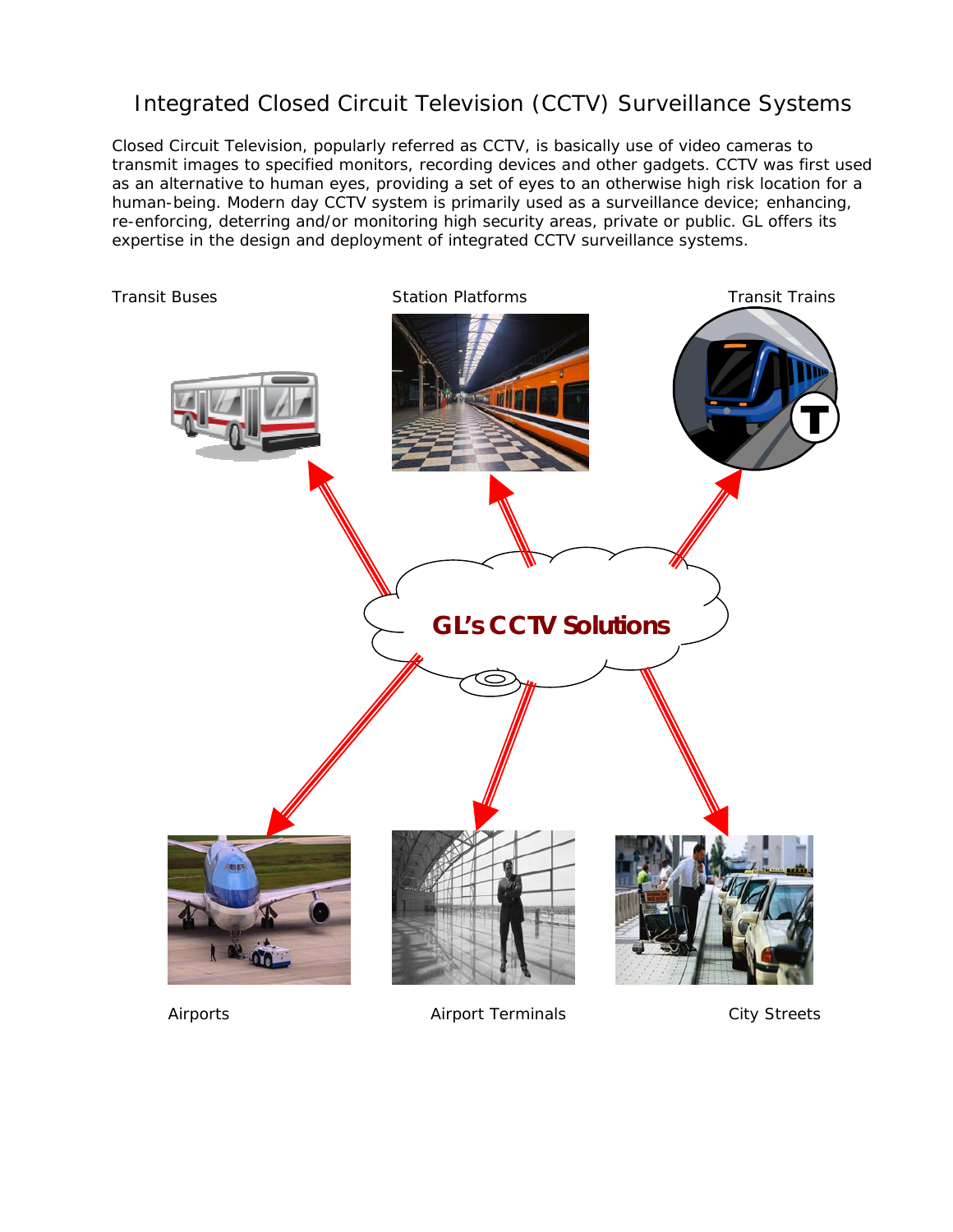CCTV as a surveillance tool is commonly used in places like stores, airports, malls, large mass transit systems, tunnels, railways, and military bases among many other security sensitive locations. CCTV has also become crucial as a counter intelligence tool and is widely utilized by law enforcement agencies worldwide.

CCTV surveillance systems have evolved from basic units comprising of a video camera, monitoring station and/or a recording devise besides local wiring on the premise to include wireless broadband and wide area networks and devices for a system-wide connectivity. Modern day high-tech smart CCTV systems are capable of not only detecting intrusions but also detecting and tracking suspicious objects/persons, chemical substances, and providing remote direct communication between an observer and a subject.

With the introduction of state-of-art technology and software tools, and large bandwidth Wi-Max as well as fiber optic based communication systems for real time faster transmission, an image from CCTV video cameras can be captured and analyzed for proper identification and course of action. Analytical abilities of the system includes capturing vehicle tag numbers, Left Object Detection (LOD), zooming into a targeted person's face and running his image into a database for bio-metric identification, and analyzing air samples from a targeted object for its chemical hazard detection. The future of CCTV surveillance systems is wide open in as far as what can be achieved. CCTV systems can be designed to fit the needs of almost any client.

## **Typical components of a CCTV surveillance system are:**

- Video Cameras
- Camera Servers
- Digital Video Recorders (DVR)
- **Multiplexers**
- Monitors
- Pan/Tilt/Zoom PTZ Motorized Lenses and Controllers







Cameras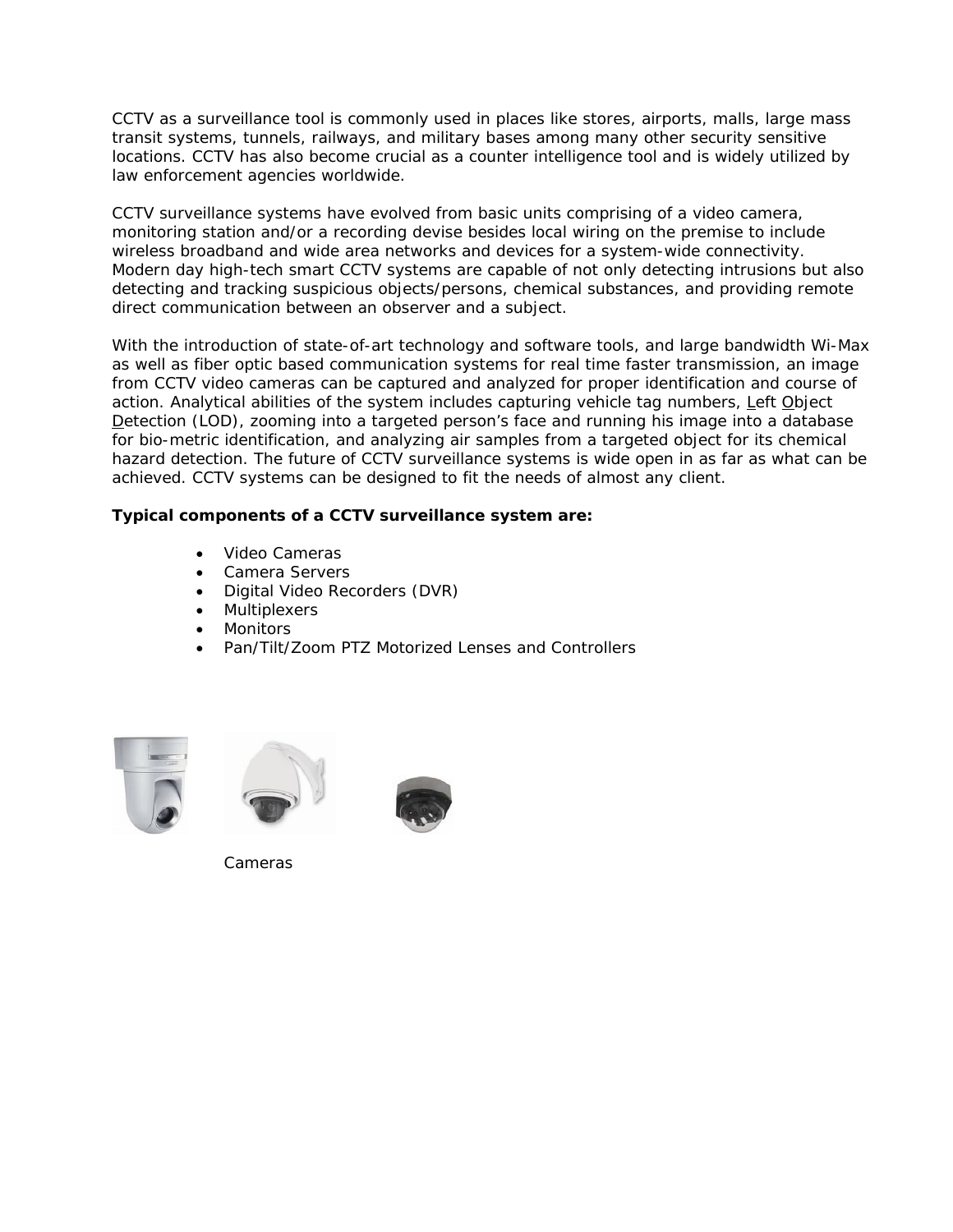

## **Typical Localized CCTV Surveillance System**